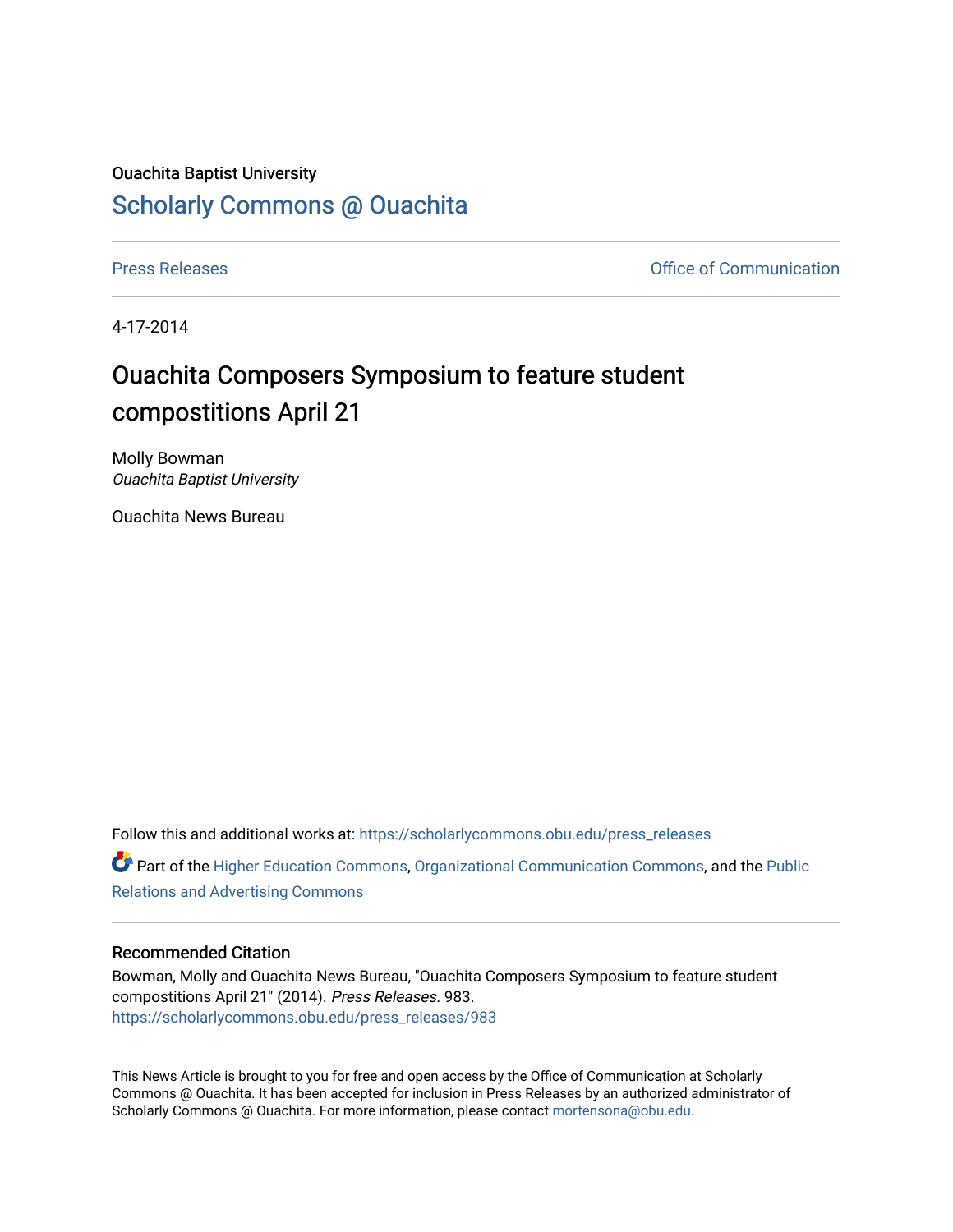

## **Ouachita Composers Symposium to feature student compositions April 21**

*By Molly Bowman*

April 17, 2014

For more information, contact OBU's news bureau at [newsbureau@obu.edu](mailto:newsbureau@obu.edu) or (870) 245-5208.

ARKADELPHIA, Ark. -- Several students at Ouachita Baptist University will present their original music compositions on Monday, April 21, at 7:30 p.m. in Mabee Fine Art Center's Francis McBeth Recital Hall. The event is free and open to the public.

The Composers Symposium, which has been part of the OBU music program for more than 50 years, offers students the opportunity to hear their musical works come to life. Different groups within the Division of Music, including choir members and instrumentalists, will perform the pieces created by their peers.

"As a senior, this year's symposium means a lot to me," said Kassie Coleman, a senior music composition major from Hot Springs, Ark. "This will be a great opportunity for my instrumentalists to perform for an audience.

"I have always appreciated the fact that OBU hosts a Composers Symposium," Coleman added, "as it gives students a chance to hear their works performed live—something which is not always easy to come by. It's also exciting to hear other students' works being performed and getting to know them a little better by listening to their music."

The event is open to students who have either enrolled in music composition courses or have been granted special permission from a composition instructor. These students work alongside a professor for two to four months in preparation for the event.

"For inexperienced students, much of the help provided by a composition instructor regards things such as planning the piece, instrument ranges, finding a balance between unity and variety and how to notate the music," said Dr. Patrick Houlihan, professor of music at OBU. "For those who have taken composition a few semesters, every student displays an increased level of musical maturity. They begin to notice things in scores that they never noticed before."

Coleman noted how the program has stretched her as a musician, saying, "Ouachita's composition program has changed me as a musician in every way. Composition is really a culmination of all the other musical subjects we study, and composing has helped me to synthesize what I've learned into a final and meaningful product. I feel so prepared for the world after college with all that this wonderful program has taught me."

For Tori Clark, a sophomore vocal music education major from Bonnerdale, Ark., composing began as an independent interest her freshman year. As she continued her education at Ouachita, she began to realize the potential of her work.